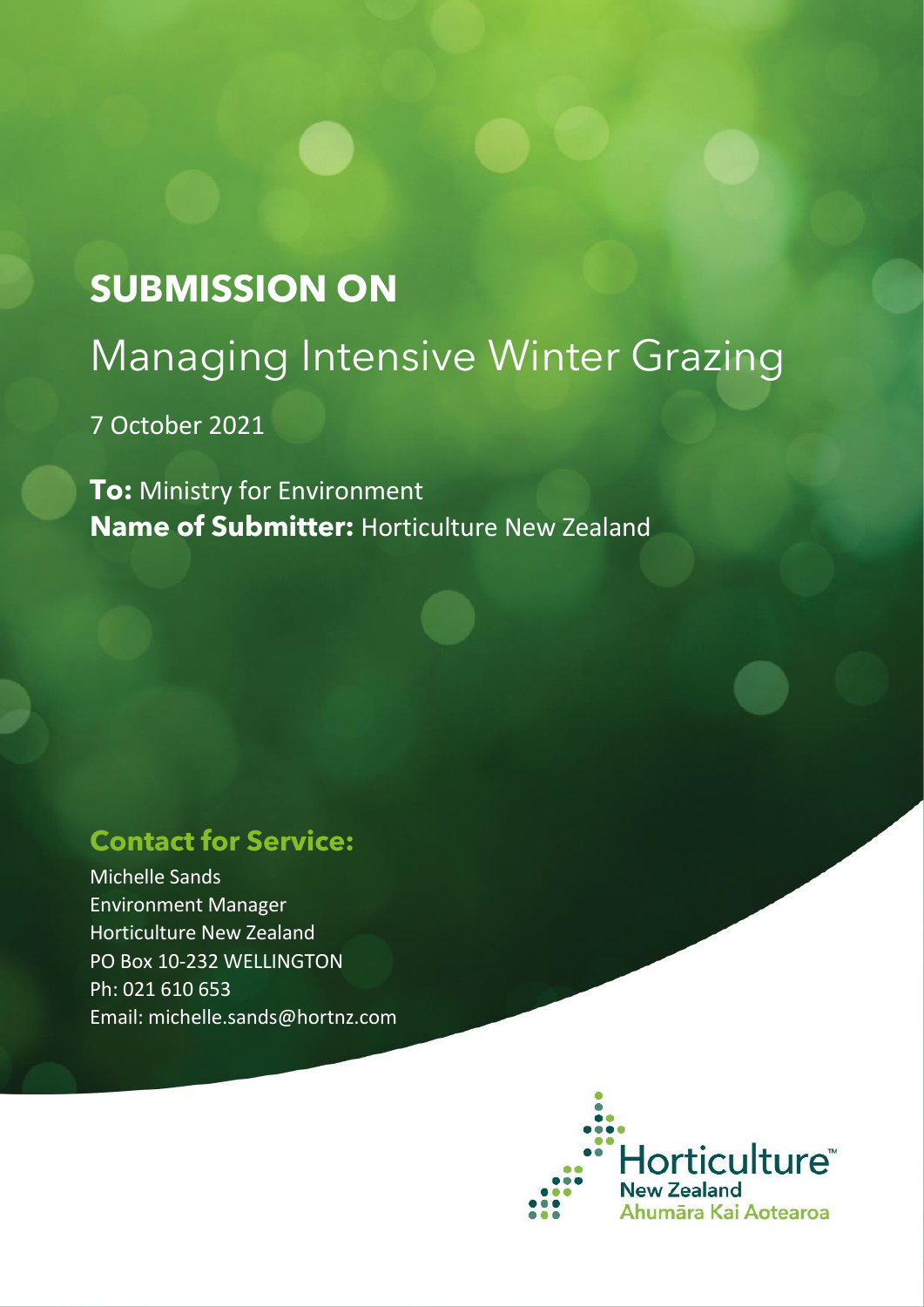# **OVERVIEW**

## **Submission structure**

- Part 1: HortNZ's Role
	- Part 2: Submission
	- Part 2: Amendments sought to provisions

### **Our submission**

Horticulture New Zealand (HortNZ) thanks Ministry for Environment for the opportunity to submit on the 'Managing intensive winter grazing' discussion document and welcomes any opportunity to continue to work the Ministry and to discuss our submission.

If there is an opportunity, HortNZ wishes to be heard in support of our submission.

The details of HortNZ's submission and decisions we are seeking are set out in our submission below.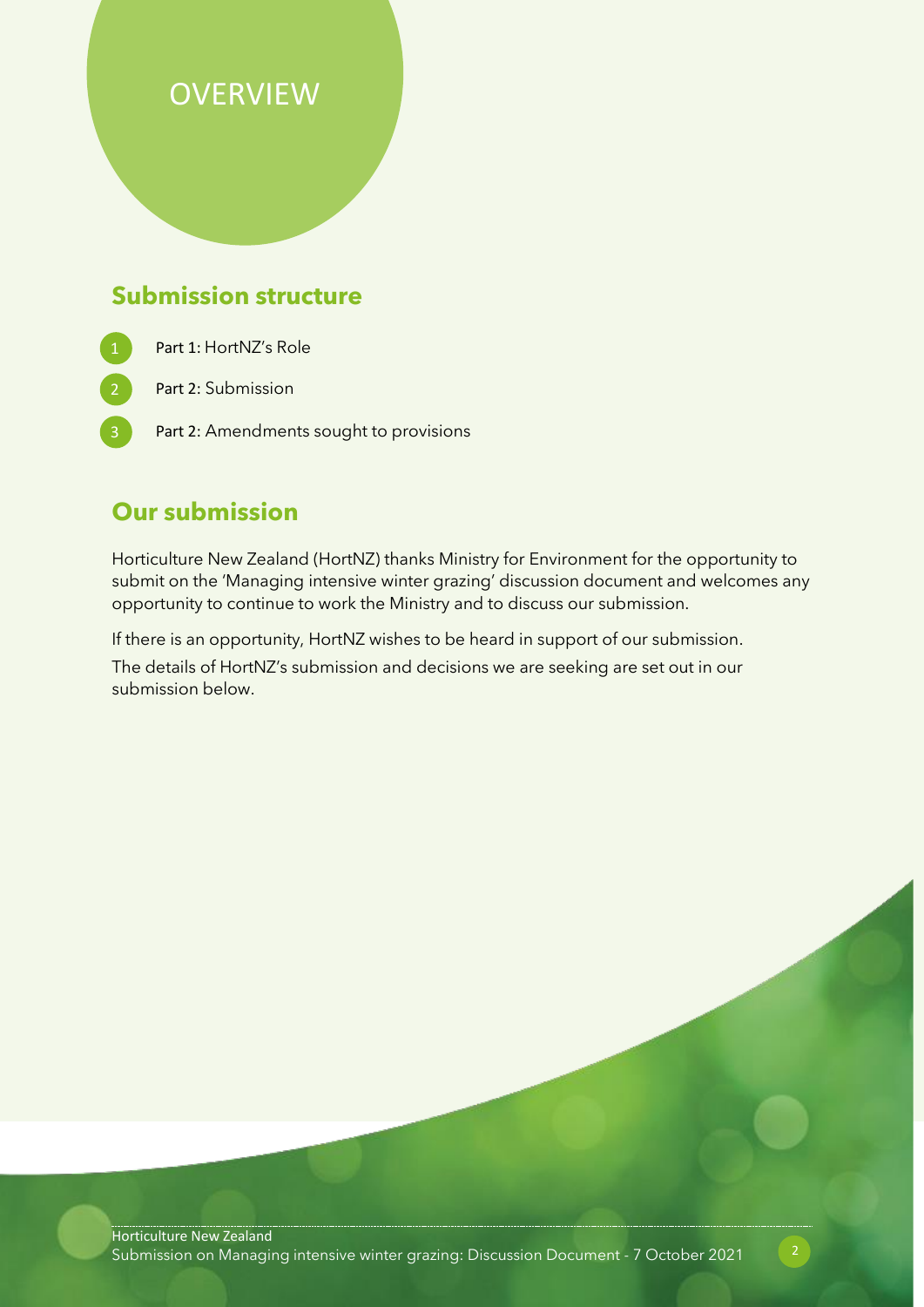# **HortNZ's Role**

## **Background to HortNZ**

HortNZ represents the interests of 6000 commercial fruit and vegetable growers in New Zealand, who grow around 100 different crop types and employ over 60,000 workers.

There is approximately 120,000 hectares of horticultural land in New Zealand approximately 80,000 ha of this is fruit and vegetables. The remaining 40,000 ha is primarily made up of wine grapes and hops, which HortNZ does not represent.

It is not just the economic benefits associated with horticultural production that are important. The rural economy supports rural communities and rural production defines much of the rural landscape. Food production values provide a platform for long term sustainability of communities, through the provision of food security.

HortNZ's purpose is to create an enduring environment where growers thrive. This is done through enabling, promoting and advocating for growers in New Zealand.



**Industry value \$6.73bn Total exports \$4.55bn Total domestic \$2.18bn**

#### **HortNZ's Resource Management Act 1991 Involvement**

On behalf of its grower members HortNZ takes a detailed involvement in resource management planning processes around New Zealand. HortNZ works to raise growers' awareness of the Resource Management Act 1991 (RMA) to ensure effective grower involvement under the Act.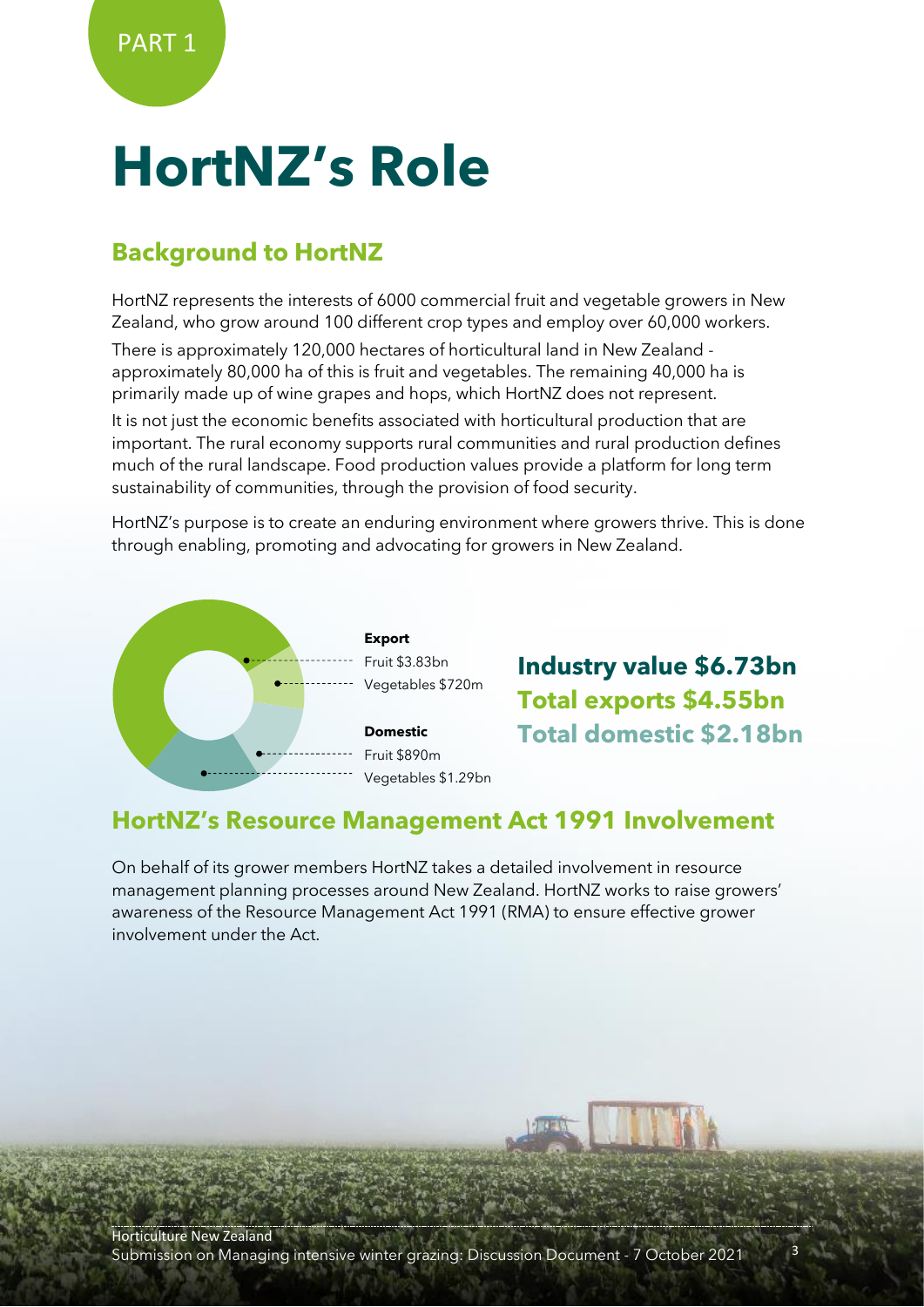# **Submission**

## **Intensive Winter Grazing Definition**

In the discussion document, the activity that is targeted in the regulation is described as follows:

"**Intensive winter grazing** is a farming practice where livestock (cattle, sheep, deer) are confined over winter to outdoor feeding areas planted with annual forage crops (eg, swedes, kale and fodder beet)."

But in the NES regulation, winter grazing is defined as:

**"intensive winter grazing** means grazing livestock on an annual forage crop at any time in the period that begins on 1 May and ends with the close of 30 September of the same year."

In our view the definition in the NES Freshwater has the potential to capture grazing within arable and vegetable crop rotations, that is not intensive and is a practice that supports soil health. It also has the potential to capture grazing of fallen fruit and canopy litter.

We seek refinement of the definition, so it excludes grazing on horticultural residue or fallen fruit and arable crops.

The definition we have proposed (refer to Part 3 below) focuses on managing adverse effects of intensive winter grazing, without having have potentially perverse outcomes for soil health, and food waste management.

# **The Importance of Crop Rotation for Soil Health**

Soil health is recognised in draft government policy, including the Draft National Policy Statement for Highly Productive Land and the Exposure Draft of the Natural and Built Environment Bill. We are concerned that a misapplication of the winter grazing rules, could disincentivize crop rotation.

Crop rotation is essential for crop performance, soil health and structure, and managing pest and disease. Growing the same crop in the same location results in poor crop performance because soil nutrients are depleted over time. Legumes fix nitrogen to be used by following crops in the rotation. Self-emitted metabolites suppress the growth of some crops if they are not grown with other crops.

Crops with deep roots open channels deeper in the subsoil. A pasture phase improves soil structure by adding organic matter to the soil. Rotating crops breaks pest and disease cycles by removing host material and reducing pest populations. Certain sorghum and brassica species act as soil bio-fumigants.

Some vegetable and arable crop rotations include animals in winter. However, these practices are not intensive grazing and do not include high stocking rates or heavy stock. Grazing animals is not the primary activity, but complementary. Care is taken managing animals in these rotations, because maintaining soil health and soil structure is paramount for horticultural land uses.

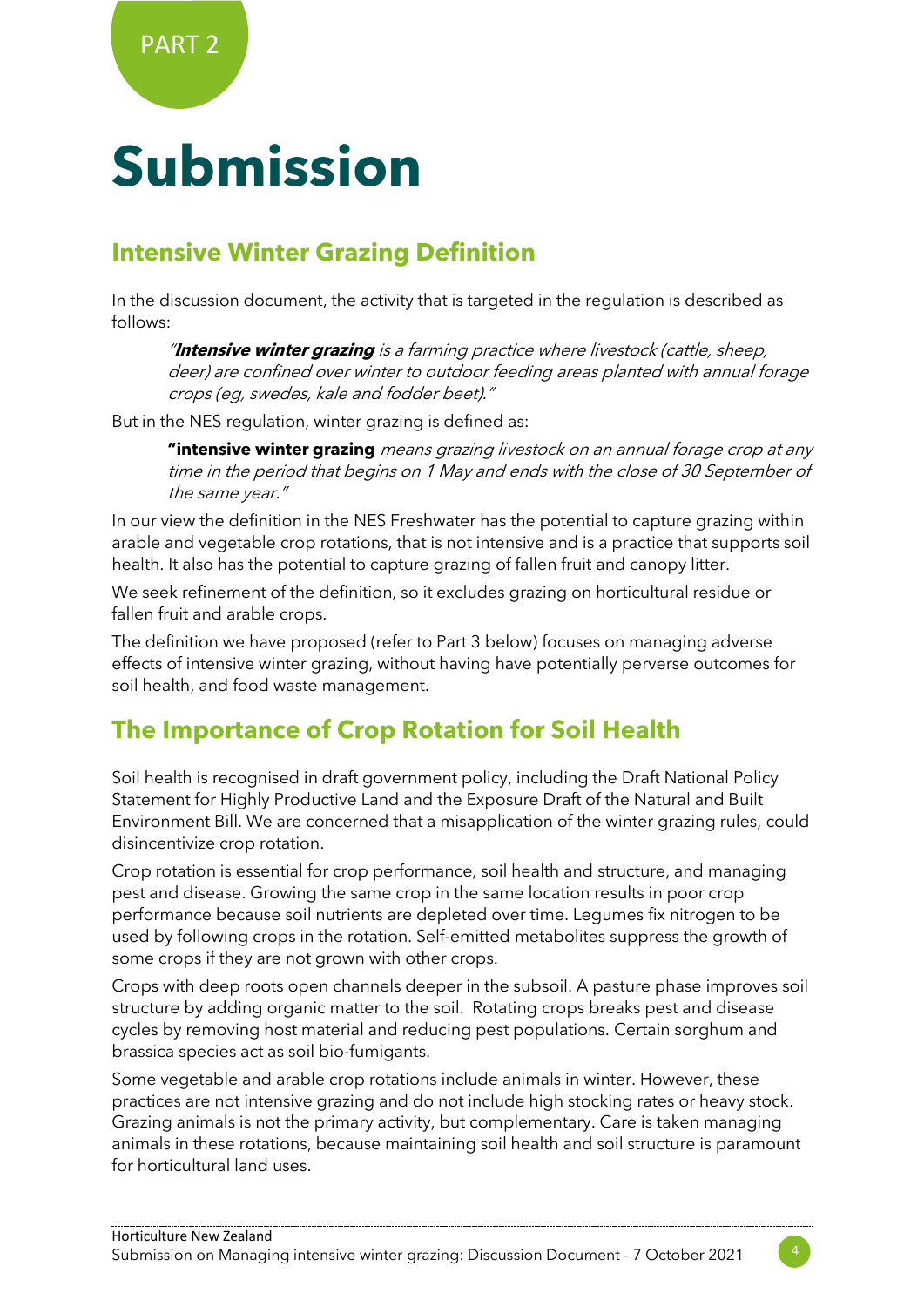# **Reducing Food Waste**

The government is developing policy to reduce food waste, as part of the development of the national waste strategy. We are concerned that a misapplication of the winter grazing rules, could disincentivize food loss management.

One way that food loss is managed within the horticultural sector, is to divert food that is unsuitable for human consumption to feed animals; this practice reduces waste to landfill and is an efficient use of natural resources.

Light grazing of in situ of vegetable crop residue and fallen fruit and canopy litter is an efficient and sustainable practice. These practices are not intensive grazing and do not include high stocking rates or heavy stock. Grazing animals is not the primary activity, but complementary. Care is taken managing animals in these rotations and orchards, because maintaining soil health and soil structure is paramount for horticultural land uses.